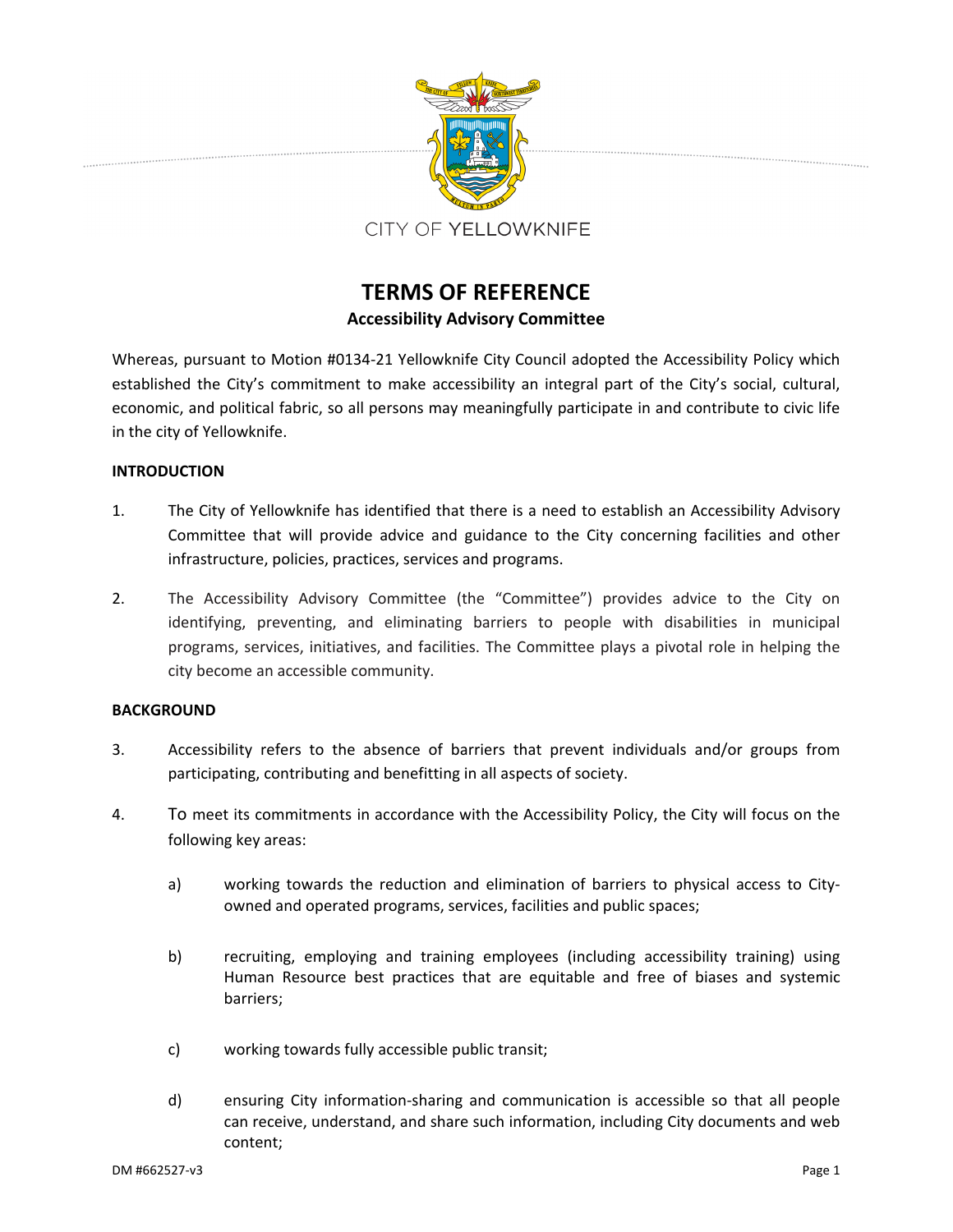- e) endeavouring to implement the recommendations respecting inclusive and accessible municipal emergency preparedness planning from the consultation report "On Thin Ice: Suggested Best Practices for Northern Emergency Planning"; and
- f) increasing engagement and consultation with persons with disabilities.

### **SCOPE**

- 5. The purpose of the Committee is to provide policy recommendations, expertise and experiential knowledge to Council on accessibility issues with the aim of making City of Yellowknife programs, services, infrastructure and facilities more accessible for all by:
	- (i) Identifying barriers for persons with disabilities created by current City of Yellowknife infrastructure;
	- (ii) Making recommendations as to how to remove these barriers;
	- (iii) Establishing criteria by which barrier removal can be prioritized and the allocating of funding can be determined; and
	- (iv) Working with the City of Yellowknife to draft policies and procedures to prevent the creation of barriers in the future.

#### **MEMBERSHIP**

#### **Composition:**

- 6. The Committee will be comprised of:
	- a. up to seven (7) members of the public that reflect a diversity of the types of accessibility issues faced by members of the community. Membership will be limited to people with lived experience or accessibility challenges and may also include individuals representing a broad range of under‐served and equity seeking groups such as, but not limited to:
		- i. Indigenous peoples;
		- ii. Faith based groups;
		- iii. LGBTQ2S+;
		- iv. Newcomers, new Canadians;
		- v. Persons living in poverty;
		- vi. Racialized people, people of diverse ethnic or cultural origin;
		- vii. Seniors;
		- viii. Women;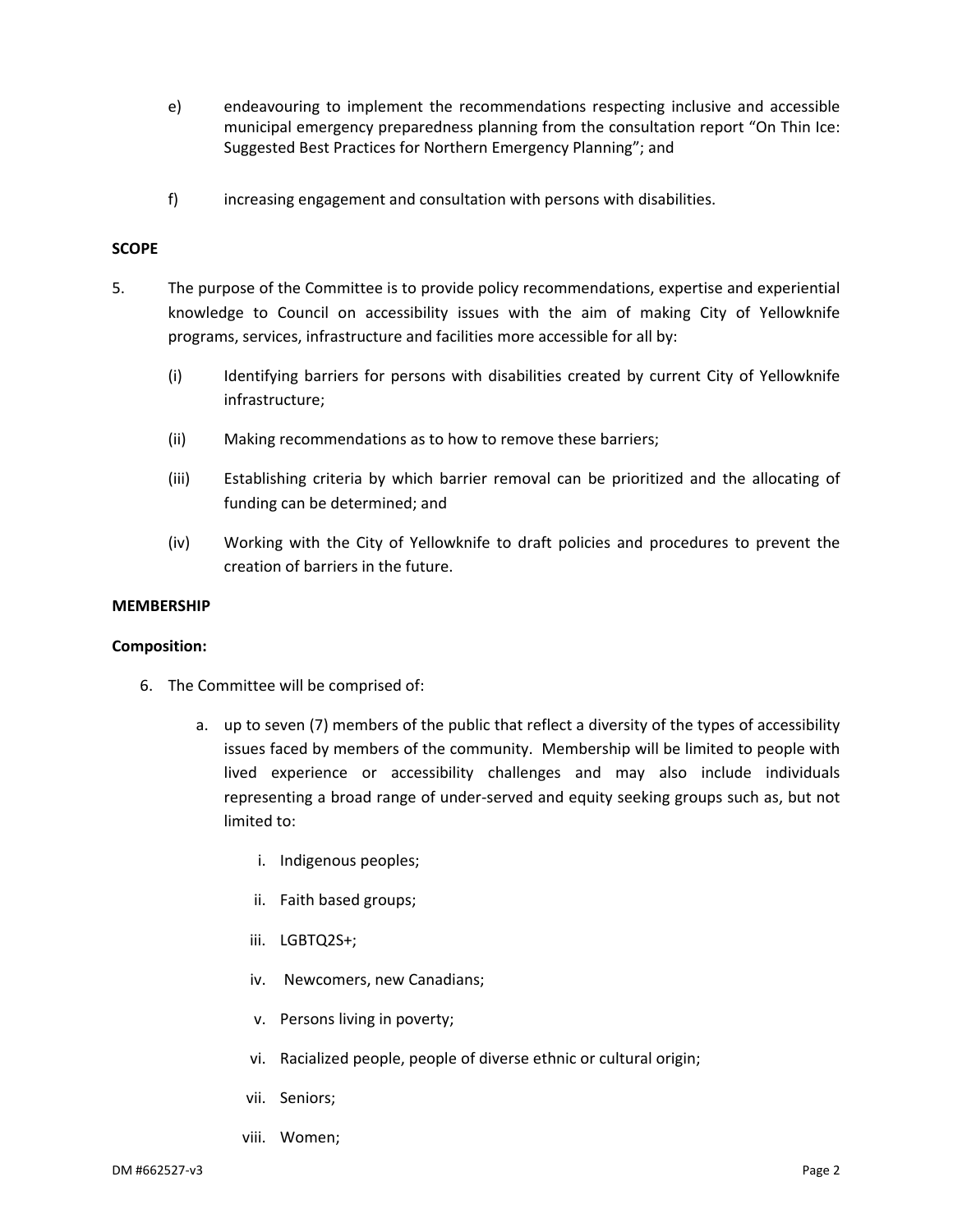- ix. Youth.
- b. Four members from City Administration:
	- i. City Manager;
	- ii. Director, Economic Development and Strategy;
	- iii. Director, Planning and Development; and
	- iv. Director, Community Services.
- c. Any additional representation as deemed appropriate.
- 7. A member of City Administration shall provide administrative support to the Committee, including preparation and circulation of the meeting agendas and minutes.
- 8. The Committee shall choose annually their Chairperson from one of the public Members.
- 9. No Member may appoint an alternate to represent that Member and act on their behalf during absences.
- 10. In the event that a Member is unable or unwilling to continue to serve on the Committee, for whatever reason, the Committee will inform City Administration of the vacancy so that it can commence the process to have a new member appointed by the City Manager.
- 11. If any Member misses two (2) consecutive meetings without approval of the Committee, the Member shall be struck from Committee membership and replaced by the City Manager.
- 12. The City Manager may remove any member of the Committee for any good and sufficient cause.
- 13. Members shall be appointed for a two (2) year term.

# **MEETINGS**

- 14. The Committee shall meet as required to perform the duties of the Advisory Committee.
- 15. Special meetings of the Committee may be called at the request of the Chairperson.
- 16. A quorum of the Committee shall consist of a majority of the Members. Vacant positions do not count towards quorum.
- 17. The Committee may, in accordance with the City of Yellowknife Council Procedures By‐law, conduct all or a portion of any meeting during an in camera session to discuss issues that fall within the permitted categories as set out in Council Procedures By-law, if it is determined, by resolution, to be in the public interest to do so.
- 18. The motion to move to an in camera session must identify the general nature of the topics to be discussed during the in camera session.
- 19. The Chairperson may cancel any scheduled meeting of the Committee if it is felt that a quorum will not be achieved or if there are no items for the agenda.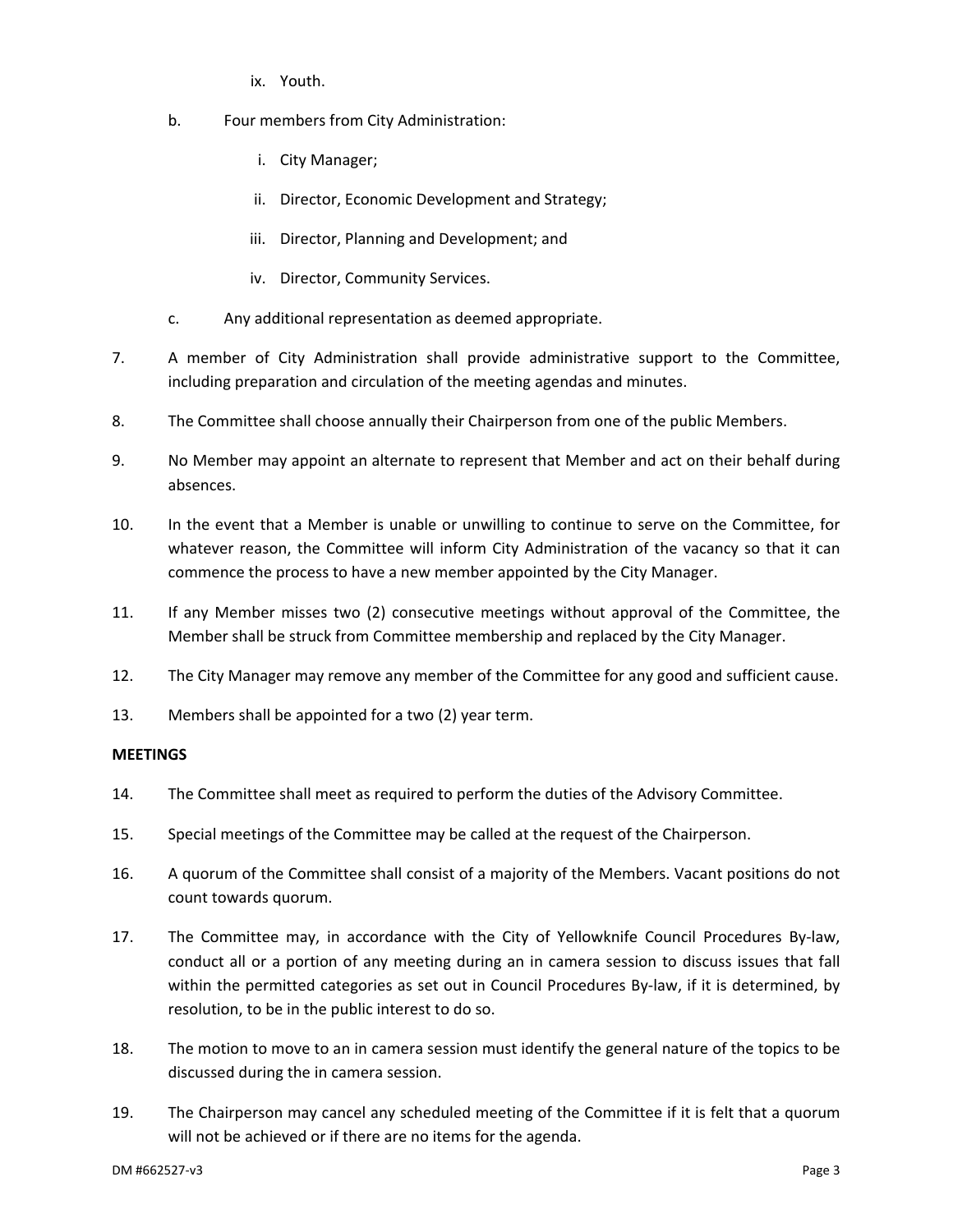- 20. All decisions of the Committee shall be in the form of resolutions duly passed by a majority of its Members present.
- 21. If, within 10 (ten) minutes from the time appointed for a meeting, a quorum is not present, at the discretion of the Chair the meeting may be terminated and re‐scheduled for another date and time that falls within four weeks of the terminated meeting.
- 22. The rules of procedure for the Committee shall be governed by the City of Yellowknife Council Procedures By‐law insofar as it may be applicable.

## **REMUNERATION**

23. Membership is voluntary. At the discretion of the City Manager, Members of the public may be entitled to receive an honorarium for their participation in the Committee. Members appointed as an employee or representing an organization or business shall not be eligible for payment of an honorarium.

#### **FINANCE, ADMINISTRATION AND TECHNICAL SUPPORT**

- 24. The Committee shall have no authority to expend or commit financial resources of the City of Yellowknife.
- 25. Administration shall, in cooperation with the Chairperson, prepare all meeting agendas and distribute them to Committee Members at least five (5) days in advance of the meeting or as soon thereafter as is possible.
- 26. Administration shall prepare minutes of all meetings of the Committee and distribute them within one week to the Committee Members.
- 27. Administration shall forward all original approved minutes and recommendations of the Committee to the City Clerk for retention and forwarding to the appropriate Standing Committee of Council.

#### **COMMUNICATIONS**

- 28. City Committees are appointed by the City of Yellowknife and represent the City of Yellowknife.
- 29. No Member is authorized to speak directly to the media on any topic under consideration by the Committee. Media requests will be coordinated through the Department of Economic Development and Strategy and City Administration.
- 30. All Committee activities shall adhere to the City of Yellowknife Social Media Policy and Communications Policy (available through Administration).
- 31. Use of the City's website, social media sites, electronic boards, Capital Update and other communication tools are available.
- 32. Communications Plans are prepared in partnership with the Department of Economic Development and Strategy.